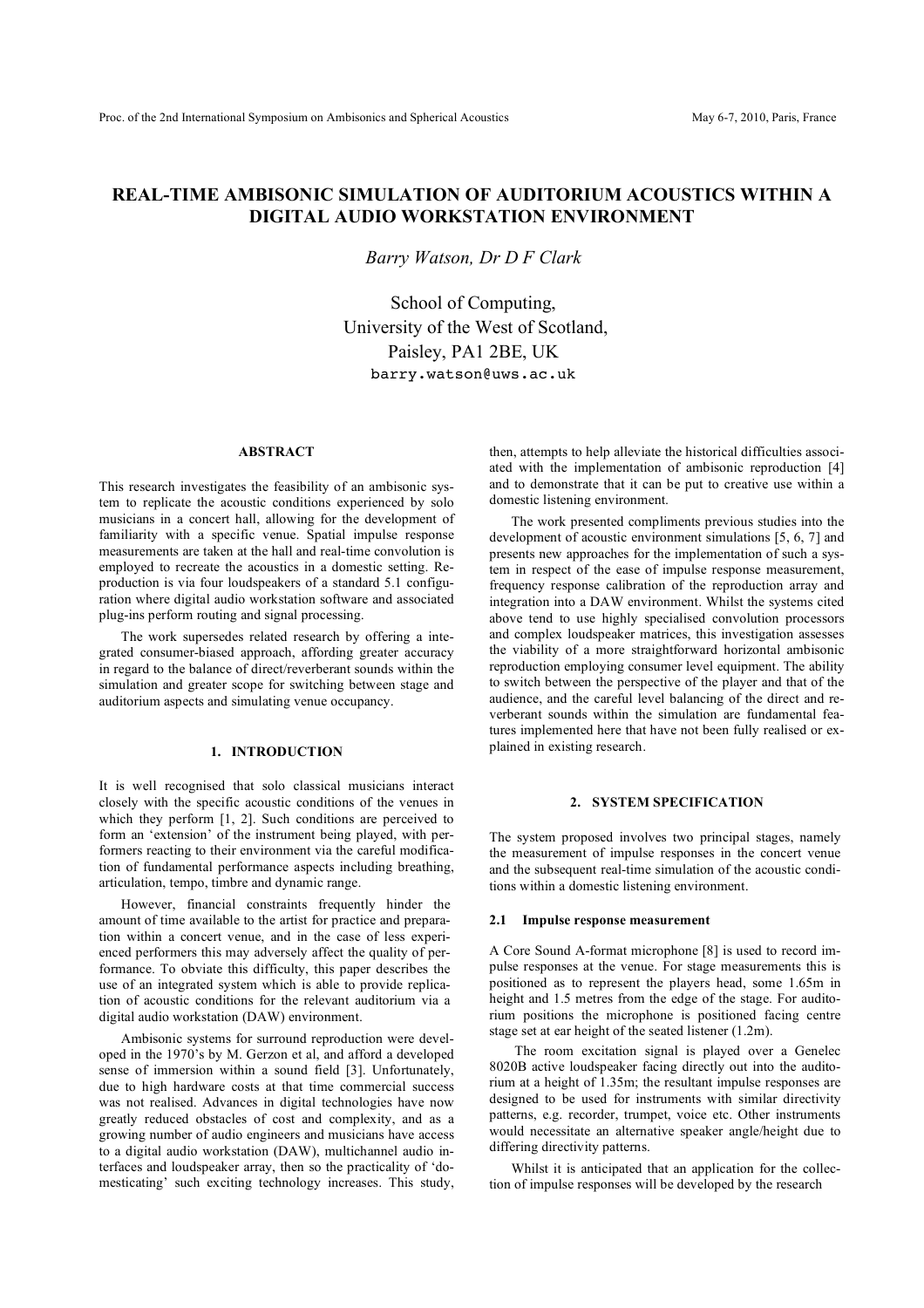

Figure 1: Flow chart outlining the real-time simulation system in its basic state.

group, measurements have thus far been carried out using the Apple Impulse Response Utility bundled with Logic Studio [9]. In the software, a four channel configuration is selected. A 10-second sine sweep is used as an excitation signal, and once de-convolved each impulse response channel can be unpackaged from the Impulse Response Utility project and freely loaded into the convolution within the acoustic simulation.

#### **2.2 Real-time acoustic simulation**

The real-time simulation utilises the A-format soundfield microphone as the receiver, placed near to the head of the performer. The four channels are passed through pre-amplifiers on the audio interface with matched gain and routed to separate tracks in the popular and inexpensive DAW application, Reaper [10]. A flow chart representing signal flow and processing for the system in its basic state is presented in Figure 1.

The four channels are then convolved with A-format impulse responses from the venue and routed onwards.

Conversion from A- to B-format and ambisonic decoding is handled by the B2X Ambisonic Studio plug-ins developed by Daniel Courville [11]. These will eventually be succeeded by cross platform plug-ins currently being developed by the research group. The output of the decoder is then sent to four speakers of an ITU 5.1 layout.

Additional audio unit and VST plug-ins developed by the author will be provided for calibration of loudspeaker levels, room equalisation, feedback prevention and perhaps most importantly, balancing of direct and reverberant sounds in the real-time simulation by means of support ratio analysis [1].

## **3. OBJECTIVE SCRUTINY**

Early experiments have been conducted to test the reproduction accuracy of the real-time simulation system in its most simple state, without any room equalisation or feedback prevention. This initial study concentrates on accuracy of frequency response, replication of directional characteristics and reverberation time.

By way of preparation, A-format impulse responses were recorded at three concert venues in Paisley, Scotland. Employing the methodology outlined above, two positions for each the venue were measured, corresponding to the acoustic conditions of stage and auditorium. Details of each venue are presented in Figure 2.

The experiment was conducted in a listening room (measuring approximately 6.5m x 7.5m x 2.8m) featuring acoustic treatment that affords limited high frequency damping, thus approximating a domestic listening environment. Genelec 8020B loudspeakers were set at ear height in an ITU 5.1 layout at a distance of 2m from the listening position (with only the L, R, LS and RS loudspeakers being utilised in the simulation). Loudspeaker amplitude levels were calibrated using pink noise and an omnidirectional microphone placed at the listening position.

A 10-second sine sweep was fed in equal proportions to the four channels within the simulation and then each channel convolved with the corresponding impulse response measured at the venue using the proprietary 'ReaVerb' Reaper plug-in. Following conversion to B-format, the stream was output to the loudspeaker array.

The soundfield microphone was placed at ear height at the listening position, and the output of the simulation was recorded as an A-format stream. Finally, the sine sweep excitation signal was de-convolved from each of these recordings to produce impulse responses that could be analysed and compared to the actual venue responses.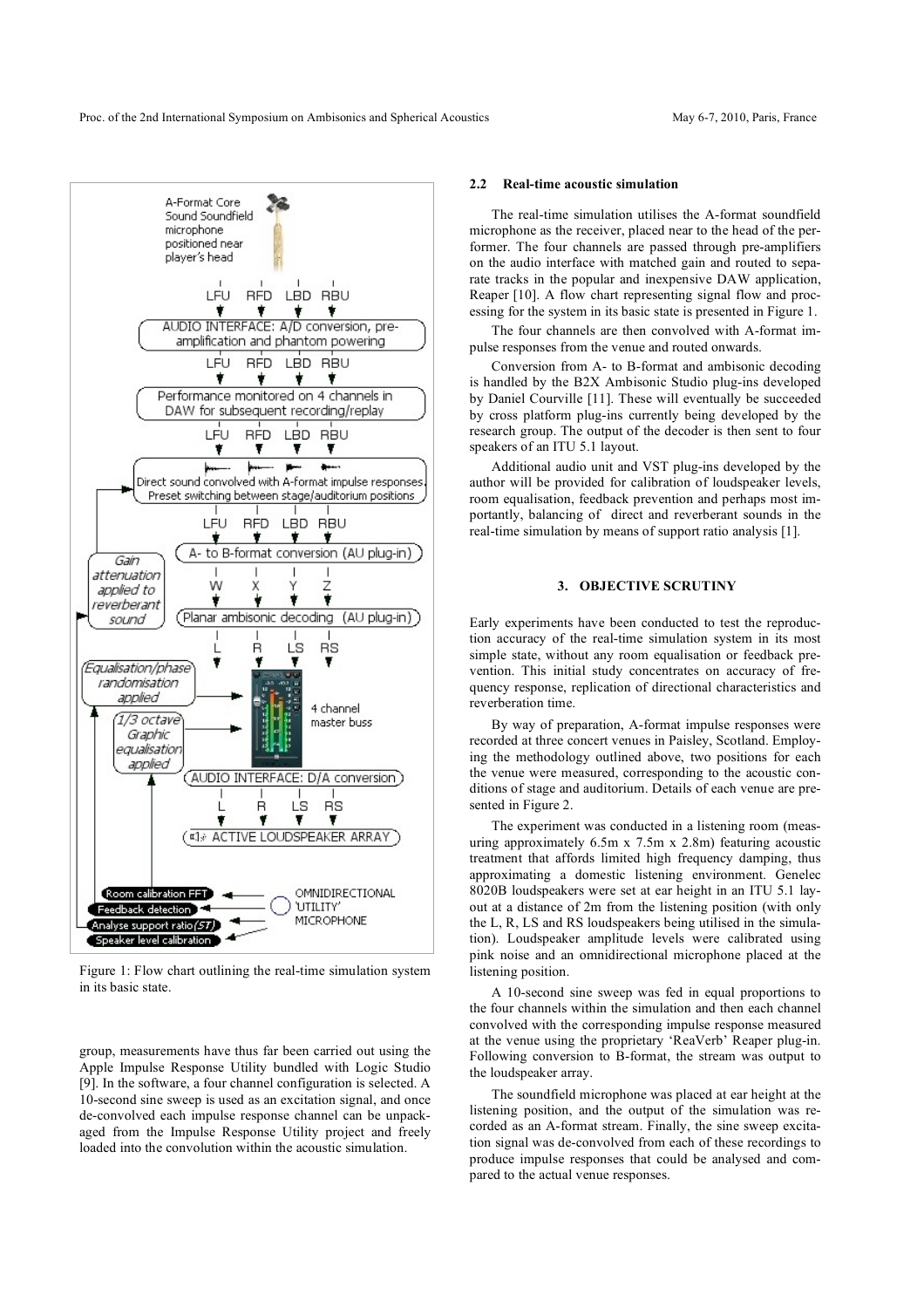Proc. of the 2nd International Symposium on Ambisonics and Spherical Acoustics May 6-7, 2010, Paris, France

| Venue                              | Seated<br>Capacity | Maximum<br>Reverb<br>time (RT60) | Position        | Position<br>2              |
|------------------------------------|--------------------|----------------------------------|-----------------|----------------------------|
| The<br><b>Brough</b><br>Hall       | 200                | 2.5s                             | Stage           | 3m from<br>stage           |
| Thomas<br>Coats<br>Recital<br>Hall | 300                | 2.8s                             | Stage           | 3m from<br>stage           |
| Thomas<br>Coats<br>Church          | 600                | 4.3s                             | Choir<br>stalls | 5m from<br>choir<br>stalls |

Figure 2: Details of the three venues studied

### **4. SUMMARY OF FINDINGS**

Preliminary results suggest a fair correlation of frequency response across the useable range between the impulse responses taken at the venue and those measured within the simulation. (Figure 3). It is anticipated that any significant observed differences in the response contour will be corrected by the room equalisation function, yet to be implemented.

Accuracy in the replication of directional characteristics by the system is assessed by comparing waveform peaks of Aformat impulse response channels (see Figure 4). Once timealigned, there is broad agreement in the spacing of amplitude peaks when comparing the actual and simulated response. In the actual acoustic response the reflections tend to me more defined with greater variance in amplitude, whilst the simulated responses tend to exhibit more modest spikes in level.

Analysis of reverberation time at 1/3 octave intervals reveals that the simulated acoustic exhibits in the most part, a shorter T20 value than the prevailing acoustic conditions within the venue and less variance. (Figure 5). Whilst there is broad proportional agreement in time values between the frequency bands from 630Hz upwards, there is noticeably less agreement in the lower portion of the spectrum. Fundamentally, this requires further scrutiny, and it remains to be determined – via subjective listening tests – whether or not such differences can be perceived by the listener and what bearing, if any, room equalisation may have upon reverberation time values.

#### **5. PROGRESSION**

During the second stage of experimentation, additional concert venues will be studied and a series of subjective listening tests performed with semi-professional classical musicians and audio engineers as subjects. Further investigation into the position and type of speaker used for impulse response measurement will be carried out (including a comparison of directional vs. omnidirectional sources).

Audio unit and VST plug-ins will be developed to facilitate the additional functionality described above in addition to all ambisonic encoding and decoding tasks. Furthermore, the system will be adapted to include modelling of the occupied state of a venue by means of the automated post-processing of measured impulse responses, and also the ability to switch between stage and auditorium responses when a rehearsal is recorded and subsequently played back.



Figure 3: Comparing 1/12 octave frequency response of the original impulse response to that measured within the simulation (Thomas Coats Church, position 1, omnidirectional response).



Figure 4: Waveforms representing actual (top) and simulated (bottom) acoustics for the left-front-up channel of an A-format impulse response (Thomas Coats Church, position 1).



Figure 5: T20 reverb time measured in the venue plotted against that measured within the simulation (Thomas Coats Church, position 1, omnidirectional response).

The user experience will be refined via the development of a custom impulse response measurement utility and experimentation with custom templates, themes and 'skins' within the DAW software.

The fully developed system will be assessed via a range of objective measurements as well as exhaustive testing by professional solo musicians preparing for public performance.